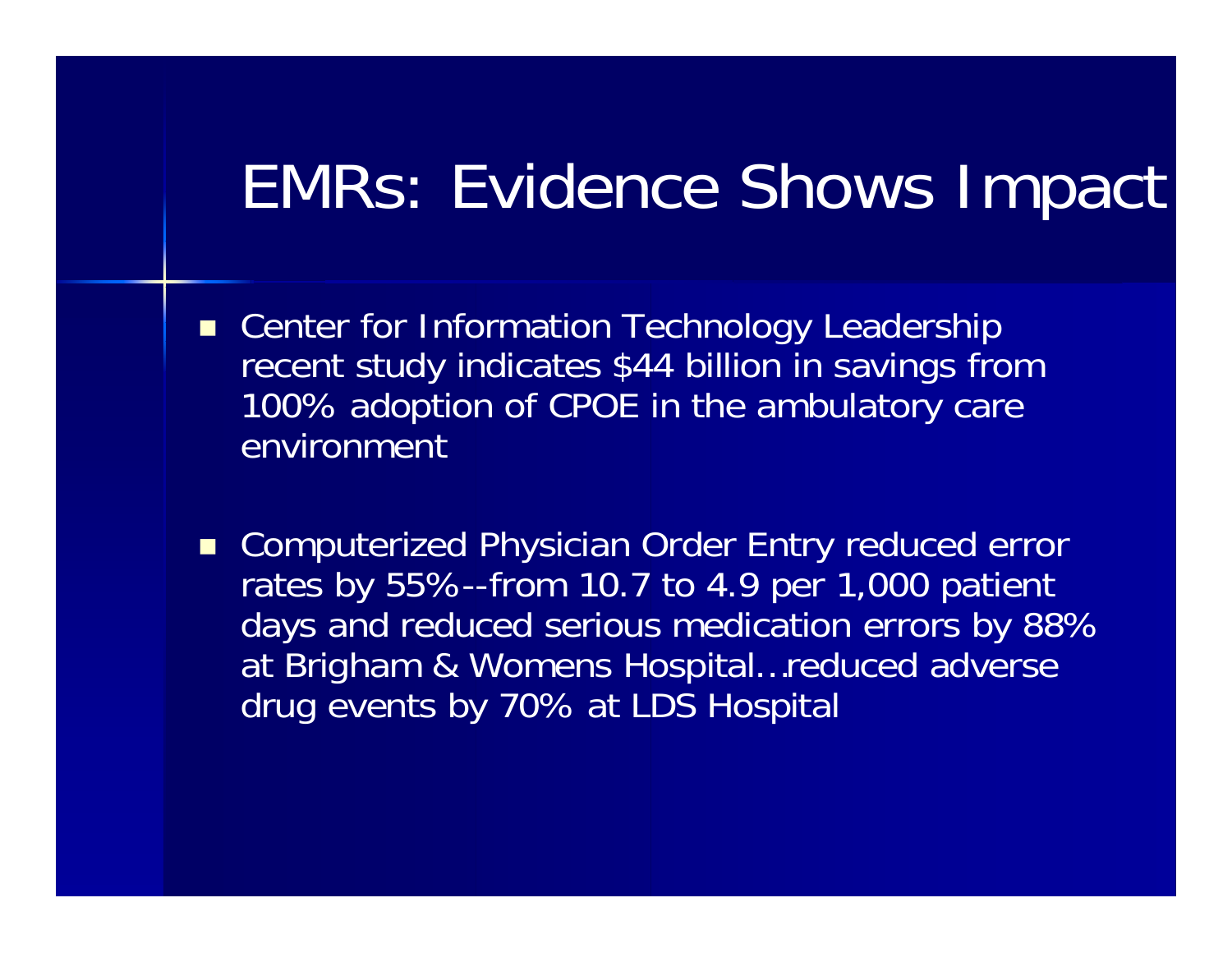## Despite Evidence, Adoption is Slow

- $\blacksquare$  Only 5-10% of physicians use electronic medical records in their practices
- **Institute for Safe Medication Practices estimates** that less than 5% of U.S. physicians currently "write" prescriptions electronically, although the technology to do so is readily available
- 13-15% of hospitals today have some form of computerized medication order entry implemented but physicians in these organizations enter less than 25% of their orders using the system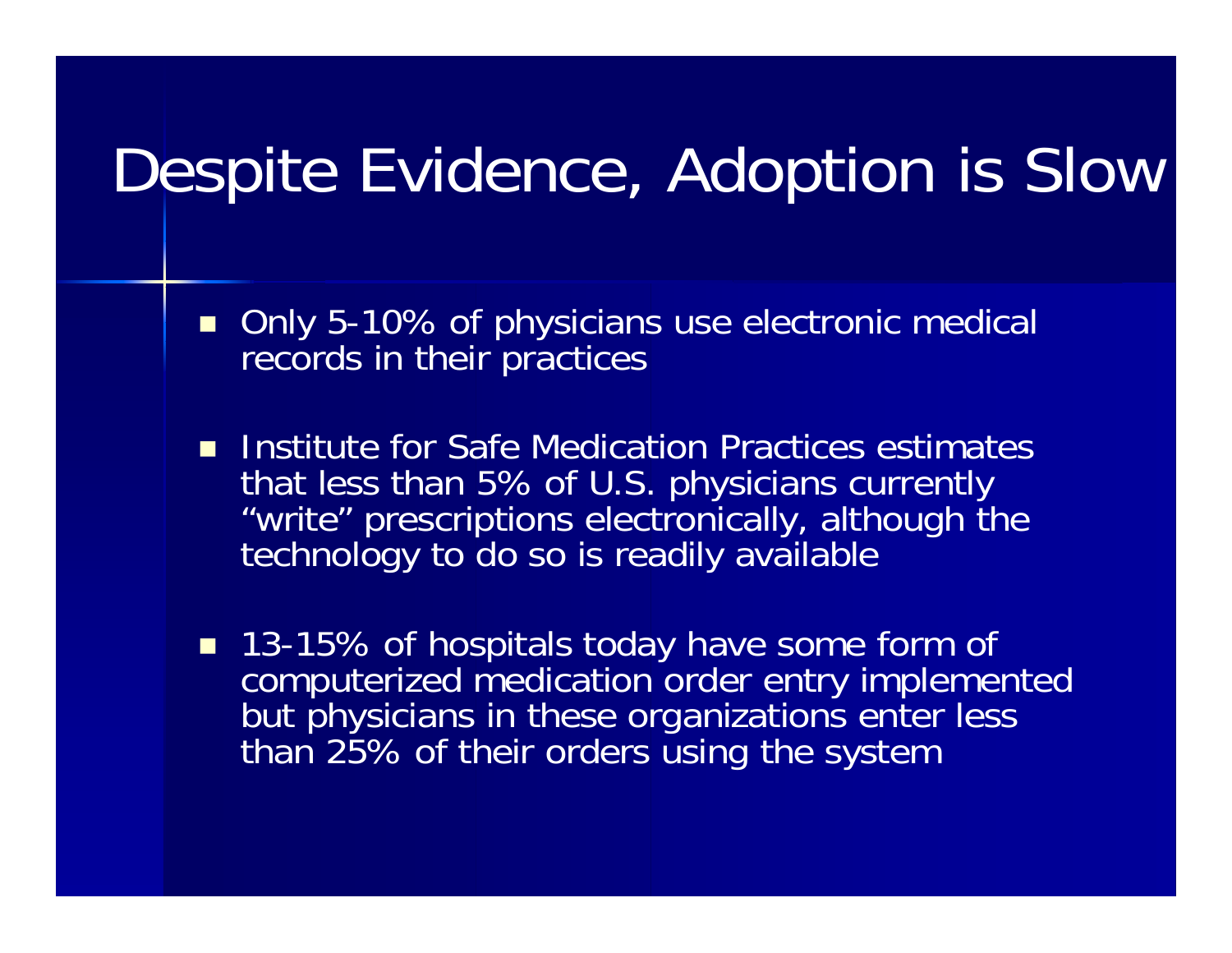#### The Value of Electronic Prescribing The Value of Electronic Prescribing

Prevention of Adverse Drug Events

- There are an estimated 8.8 million adverse drug events (ADE's) each year in the United States of<br>which 3 million are considered preventable
- The Center for Information Technology Leadership estimates that implementing electronic prescribing<br>with advanced decision support would eliminate<br>over 2 million ADEs per year, over 130,000 of which would be life-threatening ADEs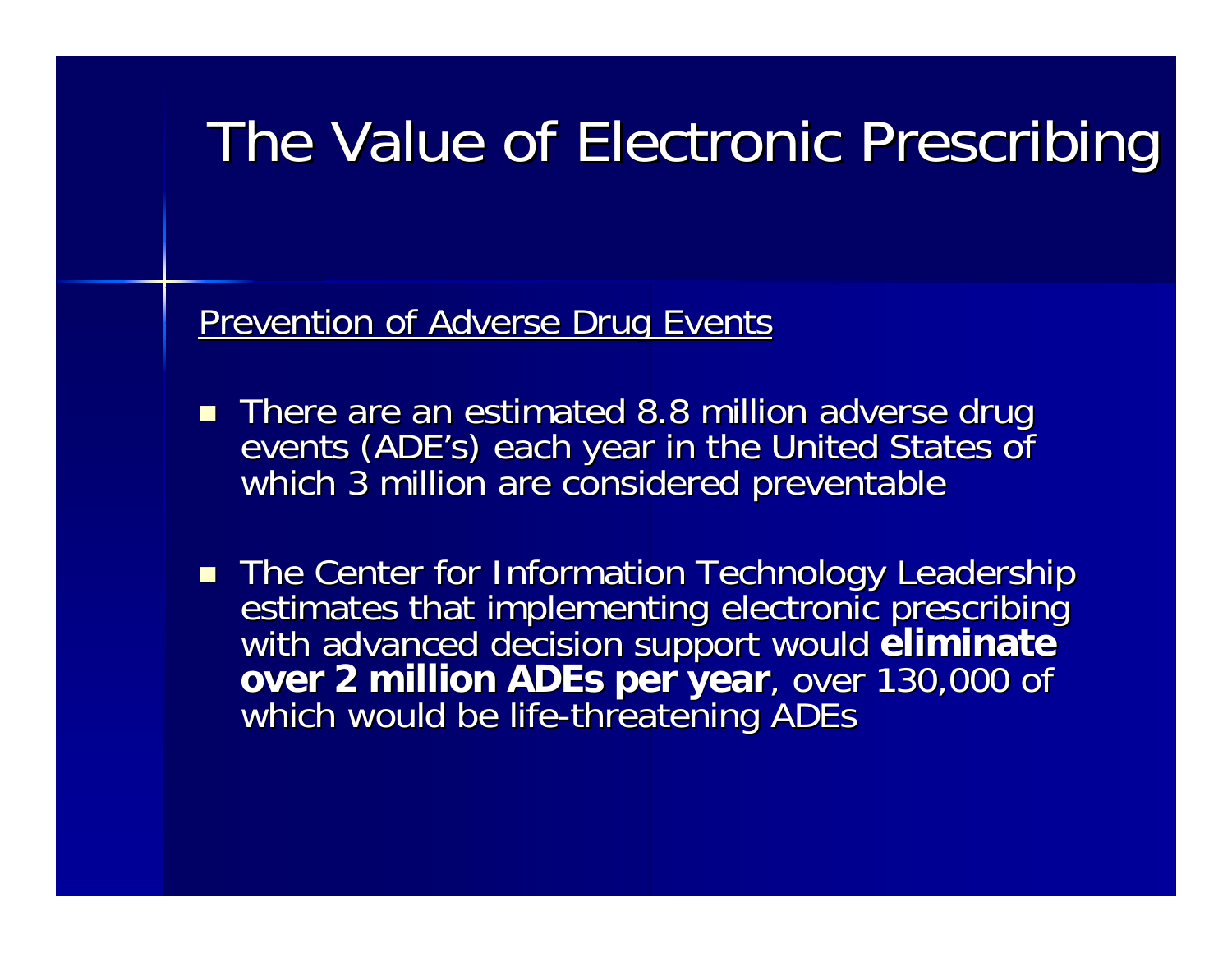#### The Value of Electronic Prescribing The Value of Electronic Prescribing

Improved decision making at the point of care

- Software packages that support e-prescribing can<br>calculate dosing and alert clinicians about potential<br>risks such as drug-drug interactions or risks such as drug-drug interactions or contraindications<sup>®</sup>
- Electronic drug labeling, the DailyMed, maintained<br>by FDA and NLM, will provide prescribers with<br>information about the risks and benefits of drugs at<br>the point of care. This will facilitate rational drug<br>use where evide use where evidence-based decisions can be made by informed clinicians to maximize the value of drug therapy.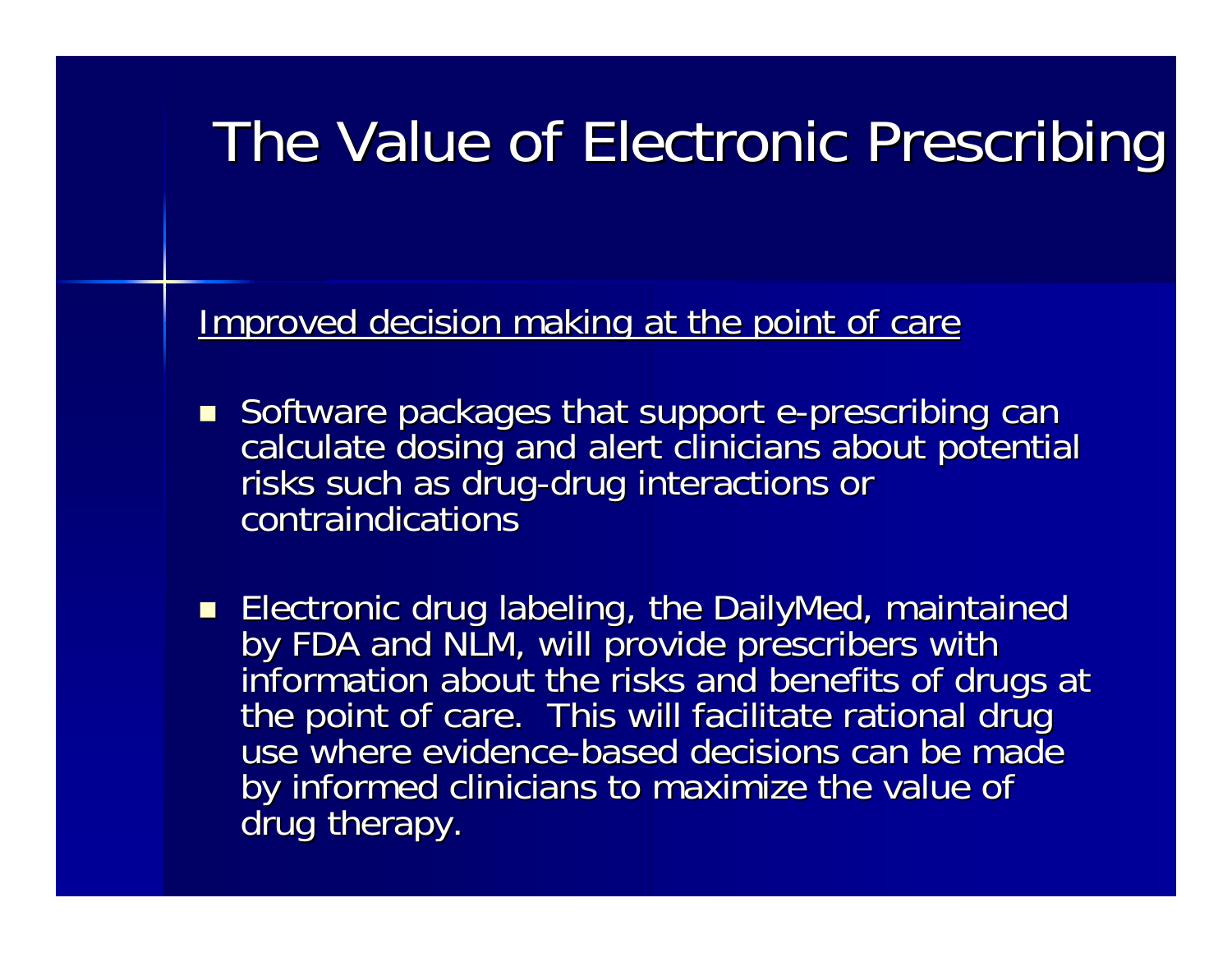## The Value of Electronic Prescribing

Better health outcomes

- Medicare beneficiaries have an average of five coexisting conditions requiring some form of drug<br>therapy
- $\blacksquare$ The prevalence of elderly patients using at least<br>one inappropriately prescribed drug ranges from a<br>high of 40% for nursing home patients to 21.3% in<br>the outpatient population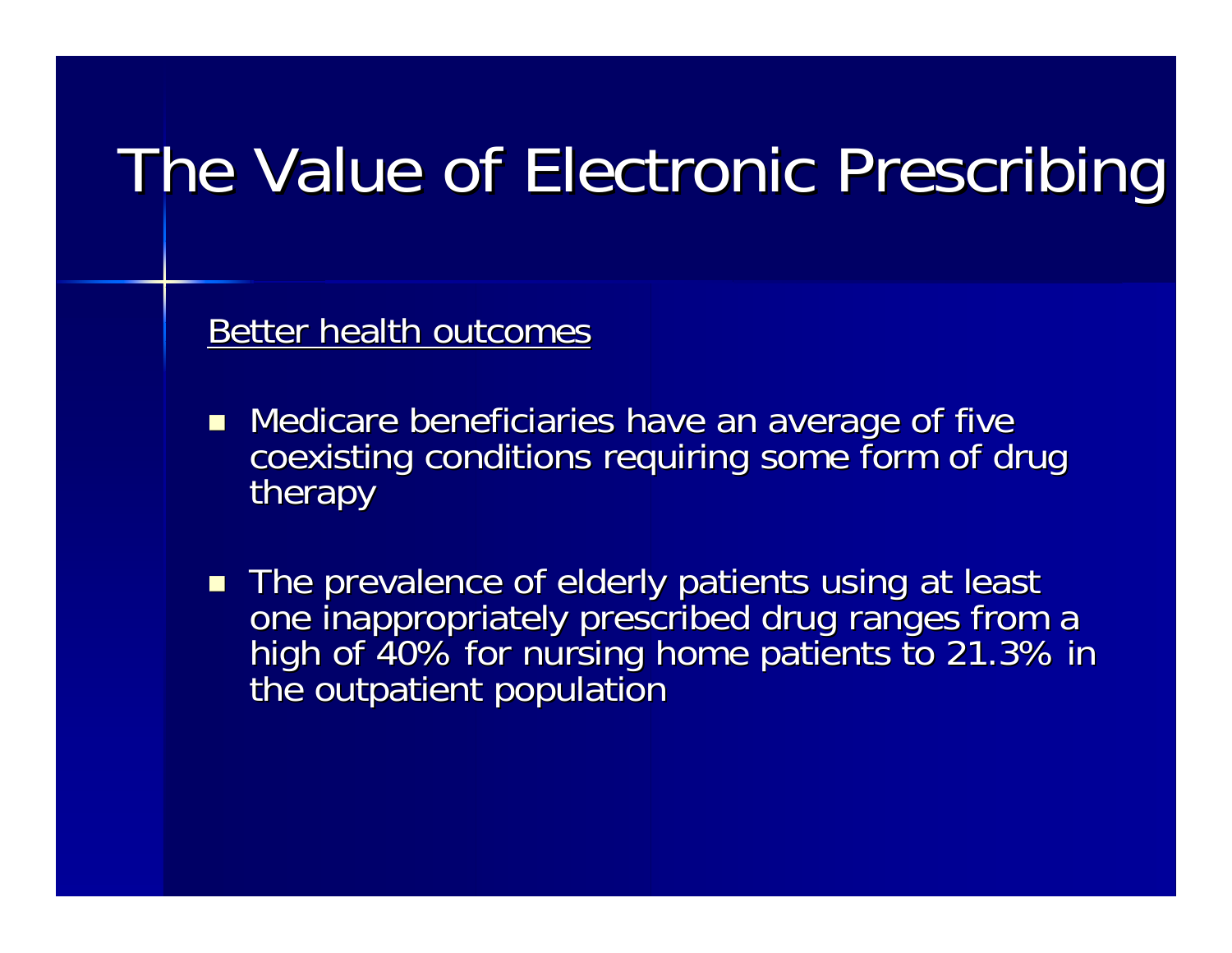## The Value of Electronic Prescribing

Lower health care costs

- The widespread adoption of e estimated to save the health care system \$27<sup>1</sup> billion each year
- 1.3 million physician visits and 190,000 hospitalizations could be avoided each year
- **Experts project that electronic prescribing with** advanced decision support would result in a 28%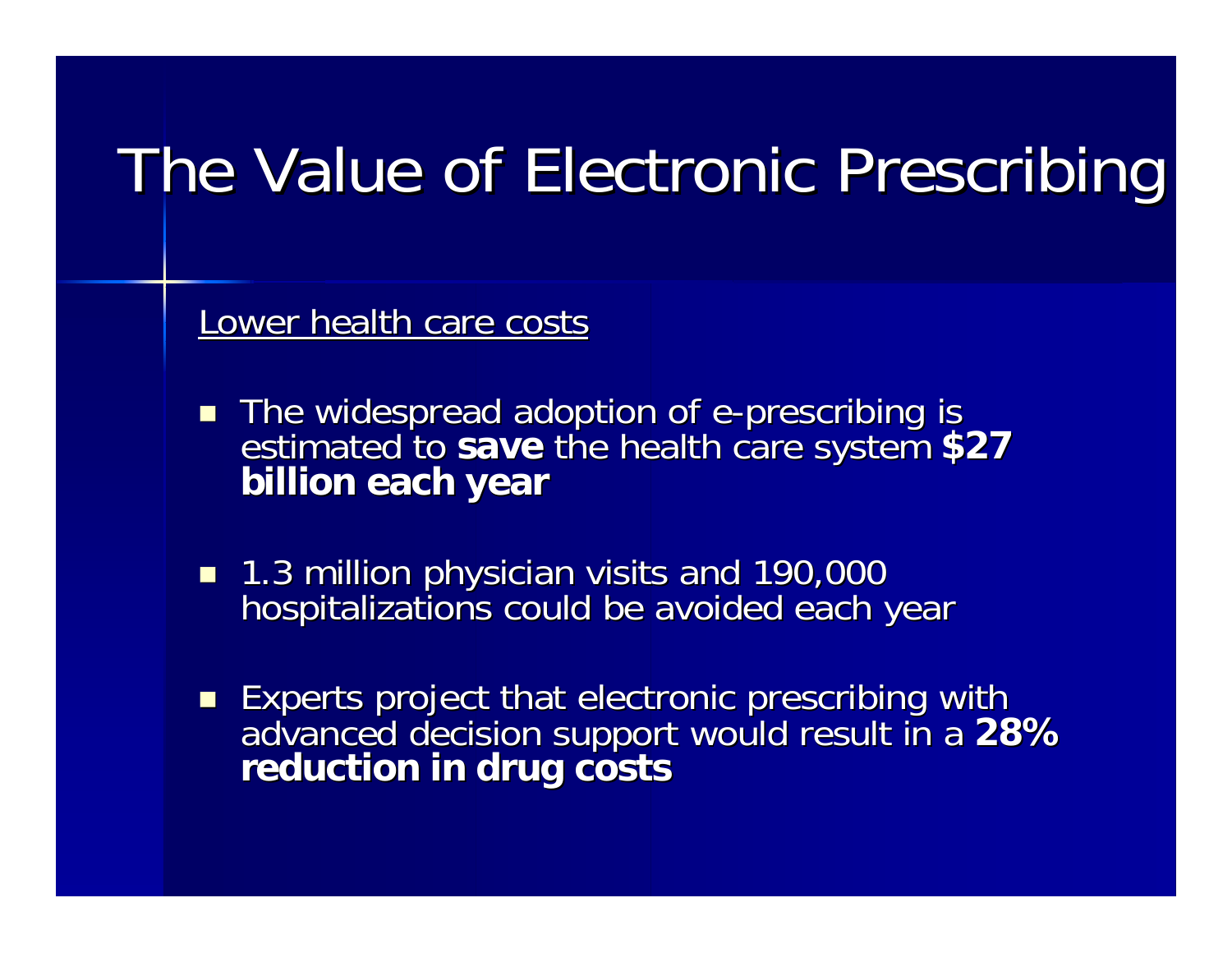### Barriers to Adoption of IT

- Lack of interoperability and standards will my systems talk to each other? To other systems?
- **Organizational change and leadership**
- Lack of capital to invest
- **Reimbursement Mechanisms, Incentives**